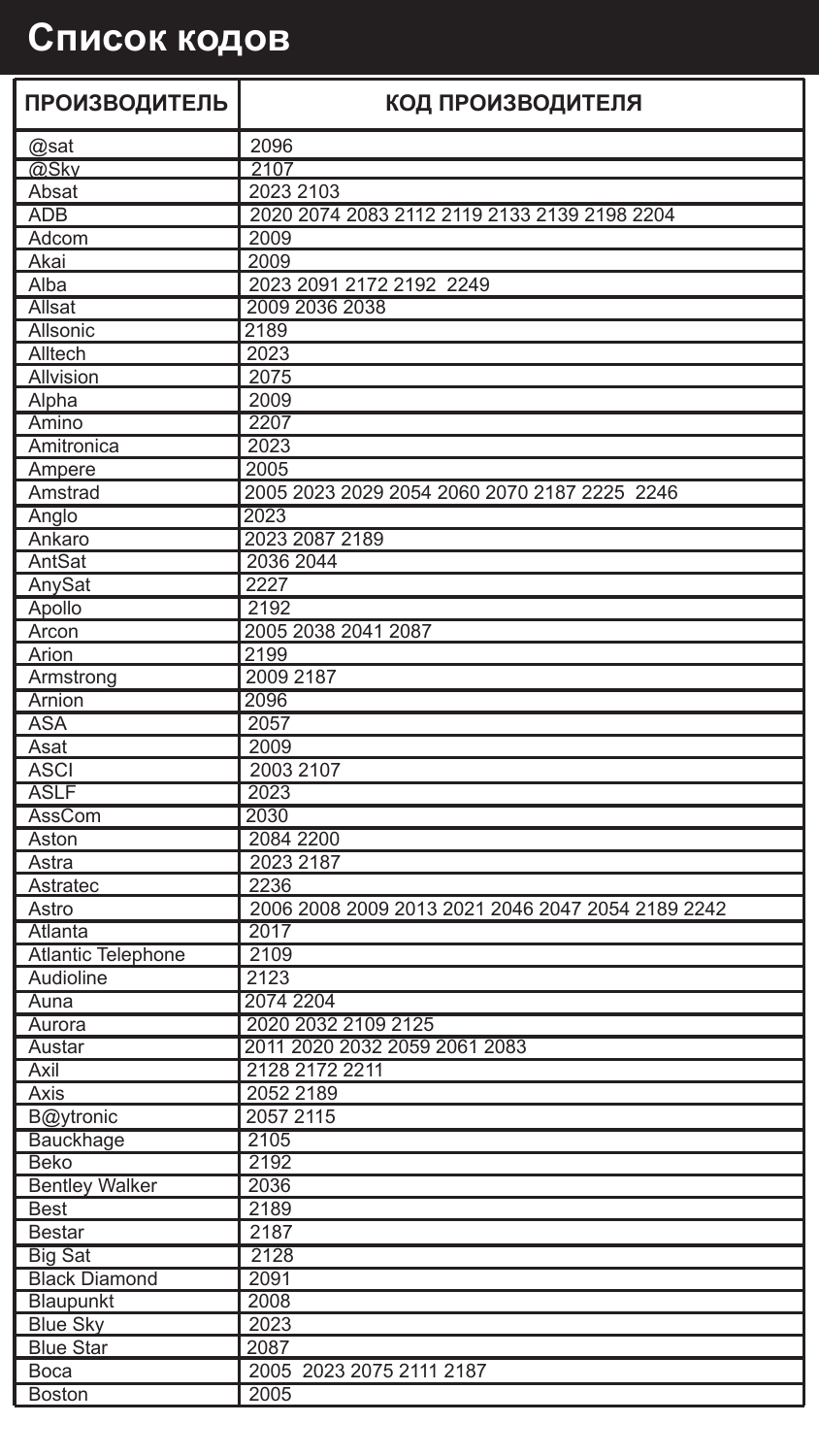| <b>Brainwave</b>               | 2021 2067 2176                                         |
|--------------------------------|--------------------------------------------------------|
| <b>BritishSky Broadcasting</b> | 2029 2060 2218 2220                                    |
| <b>Broco</b>                   | 2023                                                   |
| <b>BskvB</b>                   | 2029 2060 2218 2220                                    |
| <b>BT</b>                      | 2095                                                   |
|                                |                                                        |
| <b>Bubu Sat</b>                | 2023                                                   |
| Bush                           | 2131 2153 2170 2176 2236 2249                          |
| <b>Canal Digital</b>           | 2007 2030 2039 2165 2240 2259                          |
| Canal Plus                     | 2016                                                   |
| Canal+                         | 2013 2030 2259                                         |
| CanalSatellite                 | 2013 2030 2108 2259                                    |
| Centrex                        | 2141                                                   |
| CGV                            | 2116 2260 2290 2291 2292 2293 2294 2295 2296 2297 2298 |
|                                | 2299 2300 2301                                         |
| Cherokee                       | 2103                                                   |
| Chesley                        | 2141                                                   |
| Chess                          | 2003 2023 2107 2167                                    |
| Chili                          | 2233                                                   |
| CityCom                        | 2018 2027 2041 2057 2061 2075 2190 2211                |
| Clatronic                      | 2116                                                   |
| Colombia                       | 2005                                                   |
| Columbia                       | 2005                                                   |
| Comag                          | 2005 2075 2111 2115 2116 2154                          |
| Comcor                         | 2224                                                   |
| Comcrypt                       | 2016                                                   |
|                                | 2189 2229                                              |
| Condor                         |                                                        |
| Conia                          | 2226                                                   |
| Connexions                     | 2189                                                   |
| Conrad                         | 2005 2189                                              |
| Contec                         | 2190                                                   |
| <b>Continental Edison</b>      | 2226                                                   |
| Coship                         | 2128                                                   |
| Crown                          | 2091 2187                                              |
| Crypto                         | 2306 2307 2308 2309 2310 2311 2312                     |
| Cryptovision                   | 2192                                                   |
| Cyrus                          | 2009                                                   |
| Daeryung                       | 2017                                                   |
| Daewoo                         | 2023 2052 2095 2236                                    |
| Dalvi                          | 2224                                                   |
| D-box                          | 2025 2055                                              |
| Deltasat                       | 2041                                                   |
| <b>DGStation</b>               | 2253                                                   |
| <b>DGTEC</b>                   | 2185 2214 2217                                         |
| Digatron                       | 2094                                                   |
| Digenius                       | 2014 2057                                              |
| DigiFusion                     | 2155 2170 2236 2265                                    |
| Diginet                        | 2141                                                   |
| <b>DigiQuest</b>               | 2096 2128                                              |
| DigiSat                        | 2075                                                   |
| Digisky                        | 2128                                                   |
|                                |                                                        |
| Digital+                       | 2259                                                   |
| DigitAll World                 | 2073                                                   |
| DiPro                          | 2112 2119 2133 2141 2215                               |
| DishTV                         | 2186                                                   |
| <b>Distratel</b>               | 2090 2230                                              |
| <b>Distrisat</b>               | 2009                                                   |
| <b>DMT</b>                     | 2041                                                   |
| <b>DNT</b>                     | 2009                                                   |
| Dream Multimedia               | 2076 2256 2363 2340                                    |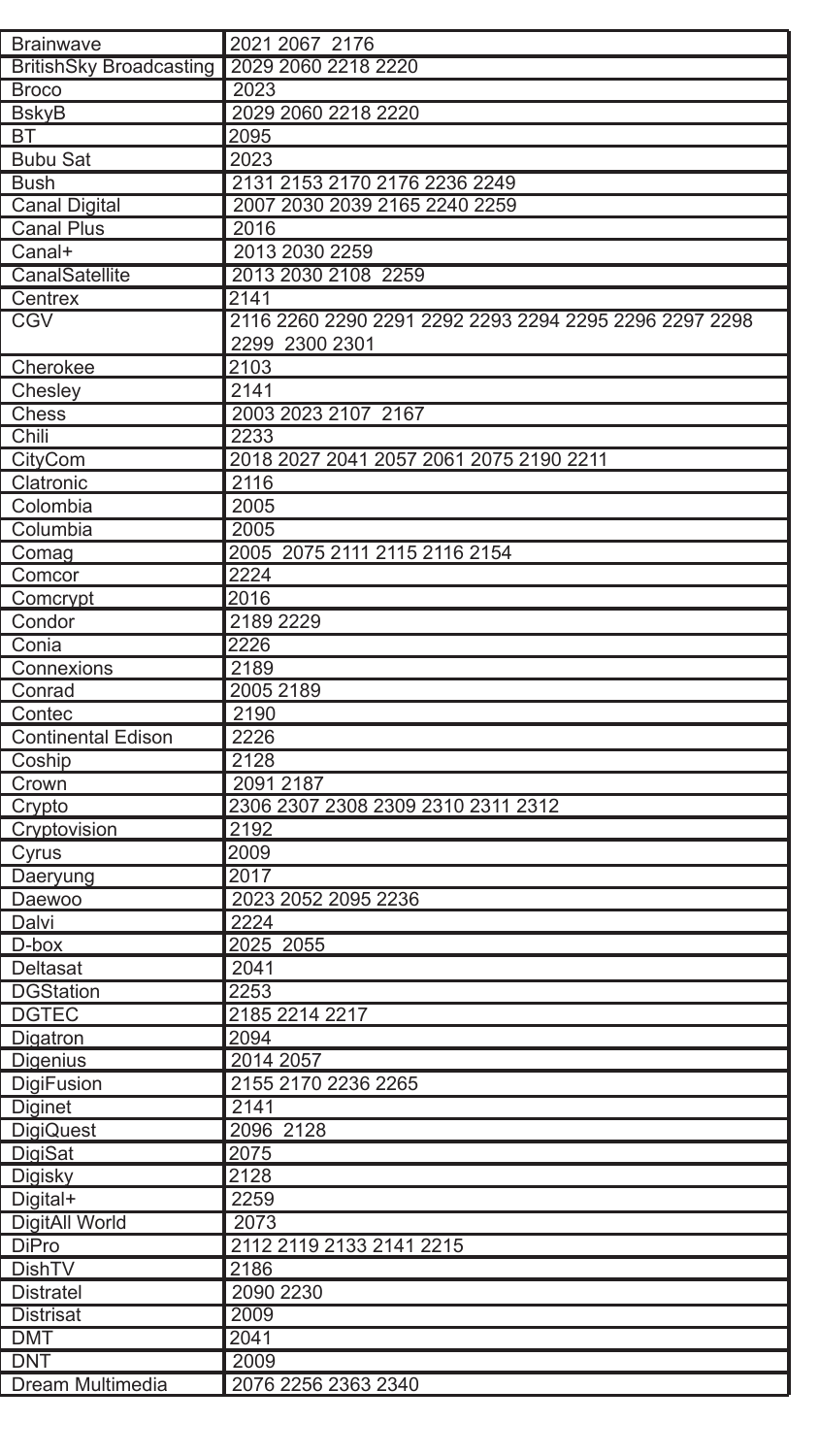| <b>DSE</b>               | 2209                                              |
|--------------------------|---------------------------------------------------|
| <b>DStv</b>              | 2020 2032 2125                                    |
| Dune                     | 2189                                              |
| Durabrand                | 2091                                              |
| Echostar                 | 2007 2019 2023 2030 2062 2103 2114 2119 2133 2238 |
| Einhell                  | 2005 2023 2187                                    |
| Elap                     | 2023 2149 2200                                    |
| Electron                 | 2087                                              |
| Elsat                    | 2023                                              |
| Elta                     | 2009 2172 2189                                    |
| <b>Emme Esse</b>         | 2189                                              |
| eMTech                   | 2067                                              |
|                          |                                                   |
| <b>Energy Sistem</b>     | 2217                                              |
| Engel                    | 2023 2036 2079                                    |
| EP Sat                   | 2192                                              |
| Eurocrypt                | 2192                                              |
| EuroLine                 | 2079                                              |
| Europa                   | 2009                                              |
| Europhon                 | 2005 2057                                         |
| Eurosat                  | 2149 2187                                         |
| Eurosky                  | 2003 2005 2057 2187 2188 2189                     |
| Eurostar                 | 2027                                              |
| Eutelsat                 | 2023                                              |
| Eycos                    | 2087                                              |
| Fastweb                  | 2169                                              |
| Fenner                   | 2023 2189                                         |
| Ferguson                 | 2022 2092 2192 2236 2265                          |
| Filmnet                  | 2016                                              |
| Finepass                 | 2159 2240                                         |
| Finlandia                | 2192                                              |
| Finlux                   | 2192                                              |
| <b>Flair Mate</b>        | 2023                                              |
| <b>FMD</b>               | 2003 2079 2116 2128                               |
|                          |                                                   |
| Force                    | 2245                                              |
| Fortec Star              | 2036 2044                                         |
| Foxtel                   | 2070                                              |
| Foxtel                   | 2024 2032 2058 2059 2061 2110 2192                |
| Fracarro                 | 2004                                              |
| France Telecom           | 2026                                              |
| freebox                  | 2137 2269                                         |
| Freecom                  | 2008                                              |
| FTEmaximal               | 2023 2189                                         |
| Fuba                     | 2008 2014 2057 2079 2188 2189 2190 2246           |
| Fugionkyo                | 2004                                              |
| Funai                    | 2001                                              |
| Galaxis                  | 2030 2032 2052 2061 2146 2189                     |
| Gardiner                 | 2027                                              |
| Garnet                   | 2041                                              |
| GbSAT                    | 2067                                              |
| Gecco                    | 2115                                              |
| General Instrument       | 2011                                              |
| <b>General Satellite</b> | 2061                                              |
| GF                       | 2038                                              |
| Globo                    | 2079 2107 2115 2123 2167 2228                     |
| <b>GMI</b>               | 2187                                              |
|                          |                                                   |
| <b>GOD Digital</b>       | 2009                                              |
| <b>Gold Box</b>          | 2013 2030                                         |
| <b>Gold Vision</b>       | 2036 2217                                         |
| Golden Channel           | 2051                                              |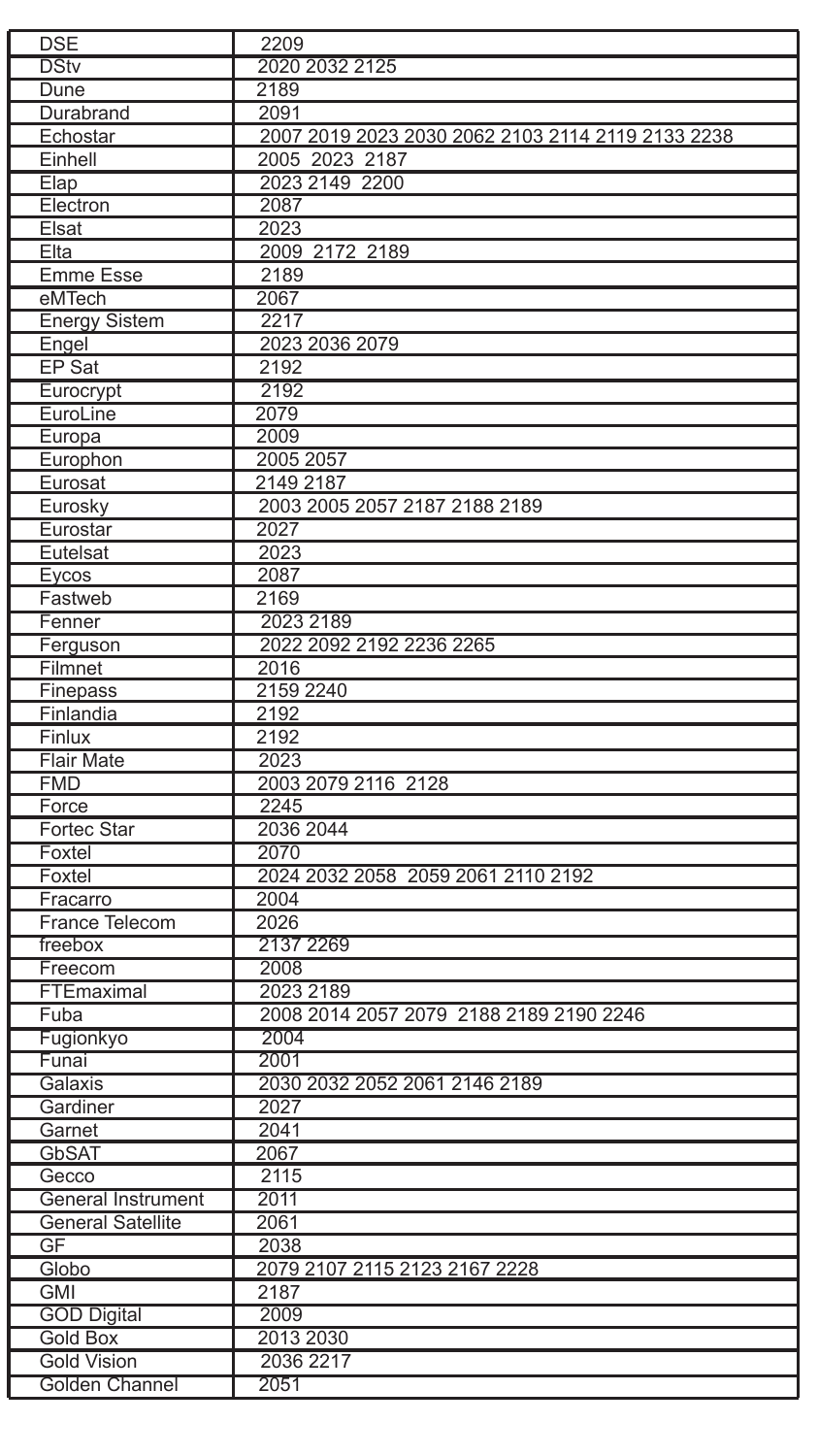| Golden Interstar       | 2090                                                   |
|------------------------|--------------------------------------------------------|
| GoldStar               | 2190                                                   |
| Goodmans               | 2091 2158 2192                                         |
| Gradiente              | 2198                                                   |
| Granada                | 2192                                                   |
| Grocos                 | 2187                                                   |
| Grundig                | 2008 2029 2030 2032 2092                               |
| H&B                    | 2141                                                   |
| Handan                 | 2165 2240 2266                                         |
| Hanseatic              | 2046 2047                                              |
| Hansel & Gretel        | 2005                                                   |
| Hauppauge              | 2094 2176                                              |
| HB                     | 2067                                                   |
| <b>HDT</b>             | 2035 2056                                              |
| HE@D                   | 2087                                                   |
| <b>Hewlett Packard</b> | 2085                                                   |
| <b>Hills</b>           | 2075                                                   |
| Hirschmann             | 2004 2008 2052 2054 2057 2075 2115 2189 2201 2260      |
| Hitachi                | 2091 2192                                              |
| <b>HNE</b>             | 2005 2075                                              |
| Homecast               | 2067 2179 2229                                         |
| <b>HOT</b>             | 2043 2051                                              |
| Humax                  | 2061 2072 2121 2175 2177 2236 2244 2248 2262           |
| <b>Humax</b>           | 2251 2261                                              |
| Huth                   | 2005 2036 2041 2187                                    |
| <b>HyperVision</b>     | 2195                                                   |
| Hyundai                | 2035 2041 2056                                         |
| <b>iCan</b>            | 2112                                                   |
| <b>ID Digital</b>      | 2061                                                   |
| <b>ILLUSION</b> sat    | 2146 2217                                              |
| Imperial               | 2009 2013 2046 2047 2106 2107 2123 2176 2197 2202      |
| International          | 2005 2187                                              |
| Interstar              | 2036 2067                                              |
| Intertronic            | 2187                                                   |
| Inverto                | 2256                                                   |
| iotronic               | 2005                                                   |
| <b>ITT Nokia</b>       | 2025 2192                                              |
| Jadeworld              | 2020                                                   |
| Jaeger                 | 2107                                                   |
| Jepssen                | 2067                                                   |
| Jerrold                | 2011                                                   |
| Kabel Deutschland      | 2208 2267 2268 2270                                    |
| Kamm                   | 2023                                                   |
| Kaon                   | 2096                                                   |
| KaTelco                | 2052                                                   |
| Kathrein               | 2003 2008 2009 2018 2021 2023 2027 2103 2118 2148 2149 |
|                        | 2190 2193 2194 2201 2232                               |
| Kennex                 | 2004                                                   |
| Kenwood                | 2030                                                   |
| <b>Key West</b>        | 2005 2187                                              |
| Kiton                  | 2003                                                   |
| Kocmoc TB              | 2109                                                   |
| Kongque                | 2096                                                   |
| Koscom                 | 2038                                                   |
| Kosmos                 | 2201                                                   |
| Kreatel                | 2258                                                   |
| Kreiling               | 2003 2021                                              |
| Kreiselmeyer           | 2008                                                   |
| Kross                  | 2226                                                   |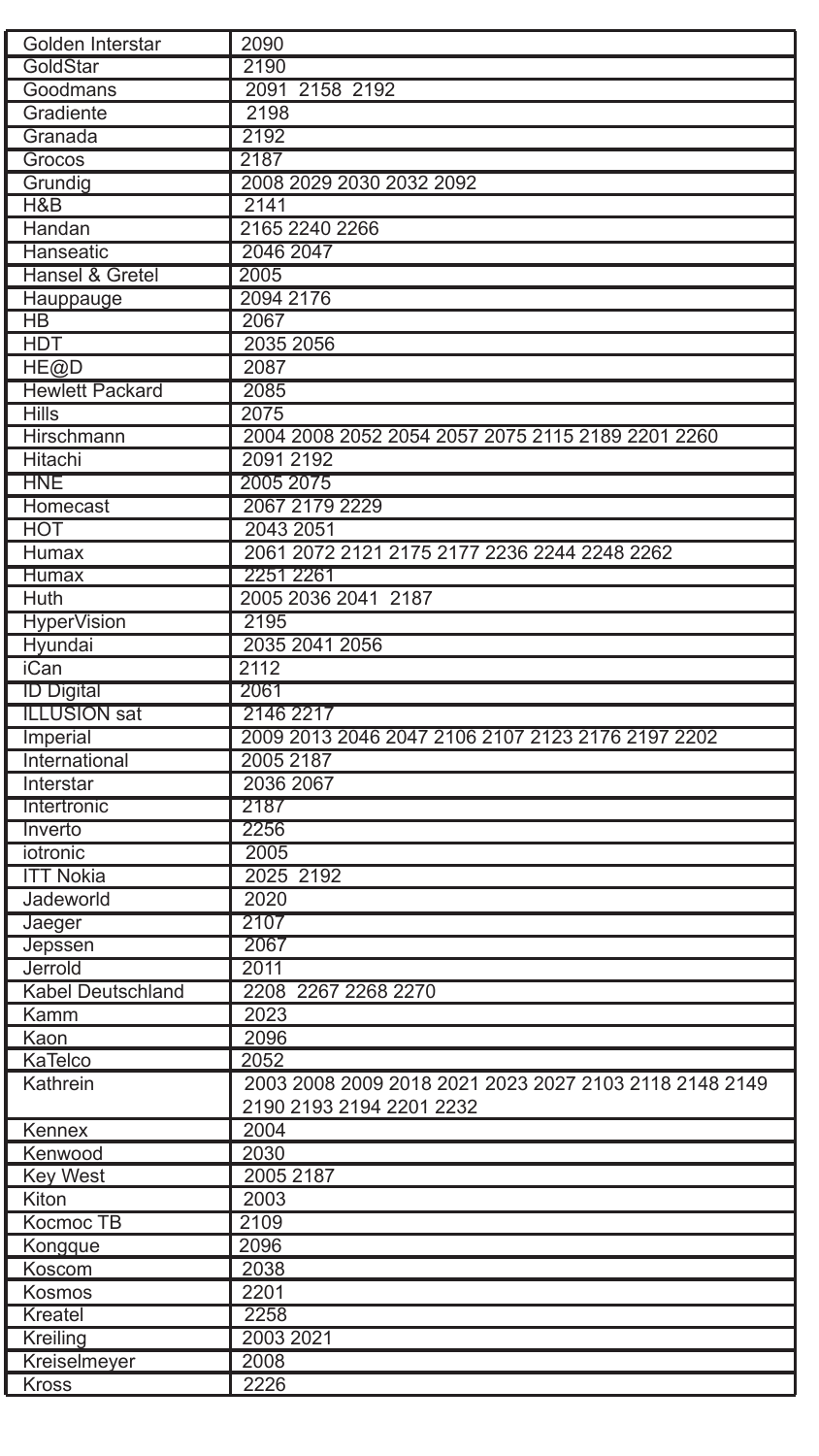| K-SAT                     | 2023                                                   |
|---------------------------|--------------------------------------------------------|
| Kyostar                   | 2005                                                   |
| <b>L&amp;S Electronic</b> | 2005 2038 2107 2189                                    |
| Labgear                   | 2095                                                   |
| LaSAT                     | 2005 2057 2187 2189                                    |
| Legend                    | 2233                                                   |
| <b>Legend Digital</b>     | 2233                                                   |
| Lenco                     | 2023 2189                                              |
| Lennox                    | 2189                                                   |
| Lenoxx                    | 2162                                                   |
| Lexus                     | 2009                                                   |
| LG                        | 2041 2117                                              |
| Lifesat                   | 2005 2023 2038 2057 2189                               |
| Lodos                     | 2091                                                   |
| Loewe                     | 2187                                                   |
| Logik                     | 2091                                                   |
| Logix                     | 2036 2041                                              |
| Lorenzen                  | 2005 2014 2057 2094                                    |
| Lupus                     | 2189                                                   |
| Luxorit                   | 2180                                                   |
| M vision                  | 2146 2250                                              |
|                           | 2026 2030                                              |
| Macab                     |                                                        |
| Madritel                  | 2020 2074                                              |
| Manata                    | 2005 2023                                              |
| Manhattan                 | 2044 2036 2192 2271                                    |
| Marantz                   | 2009                                                   |
| Mascom                    | 2201                                                   |
| Maspro                    | 2008 2023                                              |
| Master's                  | 2190                                                   |
| Matav                     | 2043                                                   |
| Matsui                    | 2008 2236                                              |
| Maximum                   | 2041 2107                                              |
| <b>MDS</b>                | 2072                                                   |
| Mediabox                  | 2013 2030                                              |
| Mediacom                  | 2064                                                   |
| Mediamarkt                | 2187                                                   |
| MediaSat                  | 2013 2030                                              |
| MediaStar                 | 2059                                                   |
| Medion                    | 2005 2023 2038 2041 2057 2075 2107 2115 2167 2189 2242 |
| Medison                   | 2023                                                   |
| Mega                      | 2009                                                   |
| Melectronic               | 2027                                                   |
| Metronic                  | 2005 2023 2027 2087 2090 2187 2209 2223 2230           |
| Metz                      | 2008                                                   |
| MiCO                      | 2249                                                   |
| Micro                     | 2023 2094                                              |
| Micro electronic          | 2023                                                   |
| Micro Technology          | 2023                                                   |
| Micromaxx                 | 2057 2189                                              |
| Micronik                  |                                                        |
|                           | 2210                                                   |
| Microsoft                 | 2033 2085                                              |
| Microstar                 | 2041                                                   |
| Microtec                  | 2023                                                   |
| Mitsubishi                | 2192                                                   |
| <b>MNet</b>               | 2001 2016                                              |
| Mondeal                   | 2242                                                   |
| Mood                      | 2234                                                   |
| Morgan's                  | 2005 2009 2023 2114 2187                               |
| Motorola                  | 2011 2050 2031 2133 2138                               |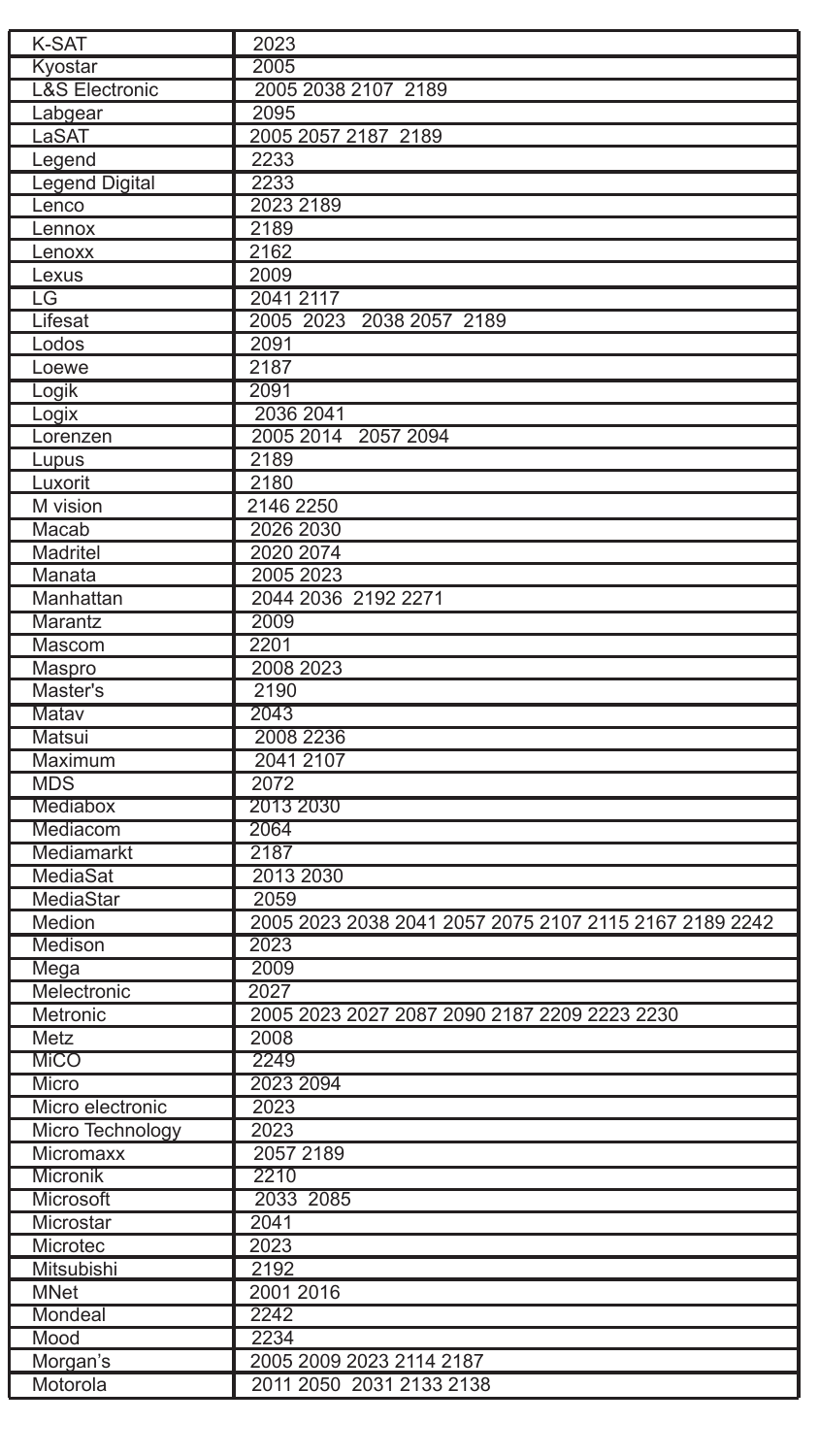| Muller                  | 2226                                                   |
|-------------------------|--------------------------------------------------------|
| Multichoice             | 2001 2109 2016 2020 2032 2125                          |
| Mx Onda                 | 2172                                                   |
| Myryad                  | 2009                                                   |
| Mysat                   | 2023                                                   |
| <b>NEC</b>              | 2163                                                   |
| Neotion                 | 2107                                                   |
| Netgem                  | 2102                                                   |
| Neuf TV                 | 2102                                                   |
| Neuhaus                 | 2023                                                   |
| Neuling                 | 2075                                                   |
| Neusat                  | 2023 2087 2105                                         |
| Neveling                | 2014                                                   |
| Nevir                   | 2172                                                   |
| NextWave                | 2036                                                   |
| Nikko                   | 2009 2023 2025 2187                                    |
| Noda Electronic         | 2230                                                   |
| Nokia                   | 2025 2030 2037 2055 2071 2100 2151 2181 2192           |
| <b>Noos</b>             | 2026 2166                                              |
| Nordmende               | 2162 2192                                              |
| Nova                    | 2032                                                   |
| <b>NTL</b>              | 2183                                                   |
| Oak                     | 2001                                                   |
| OctalTV                 | 2094                                                   |
| Okano                   | 2187 2201                                              |
|                         | 2075 2115                                              |
| Opentel                 |                                                        |
| Optex                   | 2003 2023 2038 2090 2162 2190                          |
| Optus                   | 2011 2013 2030 2032 2183                               |
| Orbis                   | 2107 2115                                              |
| Orbitech                | 2003 2009 2013 2046 2047 2106 2188                     |
| P/Sat                   | 2075                                                   |
| Pace                    | 2009 2010 2024 2029 2030 2060 2103 2110 2120 2164 2184 |
|                         | 2192 2198 2225 2232 2255 2257                          |
| Pacific                 | 2091 2209                                              |
| Packard Bell            | 2052                                                   |
| Palcom                  | 2014 2057 2105 2114                                    |
| Palladium               | 2187                                                   |
| Panasat                 | 2032                                                   |
| Panasonic               | 2029 2049 2097 2101 2113 2192 2279                     |
| Panda                   | 2008 2192                                              |
| Patriot                 | 2005                                                   |
| peeKTON                 | 2128                                                   |
| <b>Philips</b>          | 2002 2006 2008 2009 2013 2026 2026 2027 2030 2042 2055 |
|                         | 2086 2123 2195 2252 2267 2278 2279                     |
| Phonotrend              | 2036 2062 2132                                         |
| Pilotime                | 2108                                                   |
| <b>Pinnacle Systems</b> | 2212                                                   |
| Pino                    | 2107                                                   |
| Pioneer                 | 2013 2015 2030 2099 2231                               |
| Polytron                | 2190                                                   |
| Portland                | 2095                                                   |
| Power Sky               | 2087                                                   |
| Preisner                | 2005 2054 2111 2187 2188                               |
| Premier                 | 2013                                                   |
| Premiere                | 2013 2021 2025 2030 2047 2052 2055 2061 2197 2232      |
| PremiumX                | 2216                                                   |
|                         | 2052                                                   |
| Primacom                |                                                        |
| Promax                  | 2192                                                   |
| Prosat                  | 2059                                                   |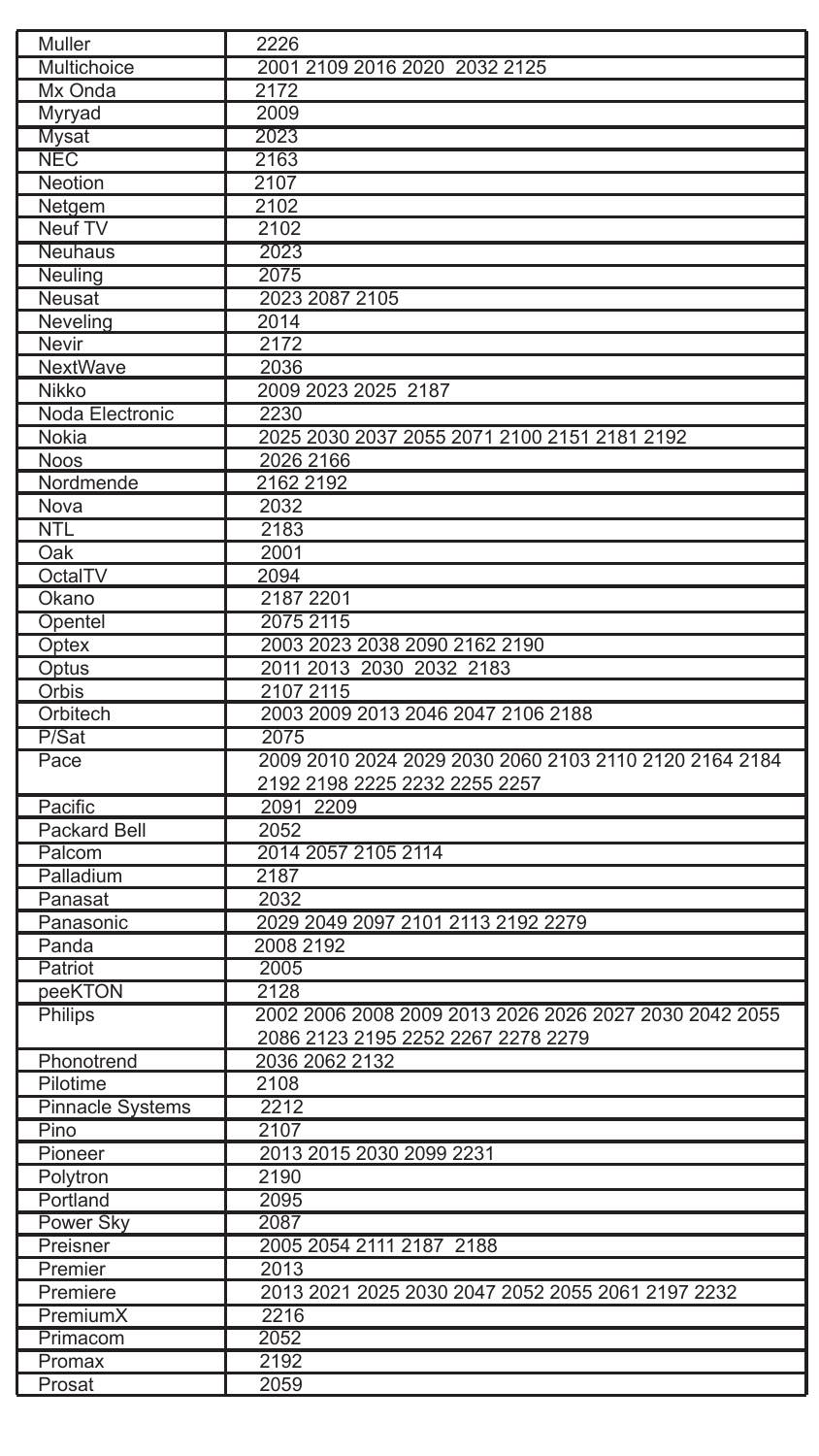| QNS                  | 2113                                                   |
|----------------------|--------------------------------------------------------|
| Quadral              | 2103 2189                                              |
| Quelle               | 2057                                                   |
| Radiola              | 2009                                                   |
| Radix                | 2054 2190 2206                                         |
| <b>RCA</b>           | 2092                                                   |
| Rebox                | 2067                                                   |
| <b>Red Star</b>      | 2189                                                   |
| Regal                | 2079                                                   |
| <b>RFT</b>           | 2009                                                   |
| Roadstar             | 2023 2030                                              |
| Rover                | 2023 2189                                              |
| Rownsonic            | 2149                                                   |
| <b>SAB</b>           | 2079                                                   |
| Sabre                | 2192                                                   |
| Sagem                | 2026 2166                                              |
| Sagem                | 2028 2055 2213 2222 2223                               |
| Samsung              | 2030 2036 2063 2064 2077 2078 2093 2129 2152 2174 2178 |
|                      | 2229 2243 2263 2275                                    |
| Sansui               | 2252                                                   |
| Sat Control          | 2096                                                   |
| Sat Team             | 2023                                                   |
| SAT+                 | 2114                                                   |
| Satec                | 2023                                                   |
|                      | 2189                                                   |
| Satelco              |                                                        |
| Satplus              | 2047<br>2044                                           |
| Satstation           |                                                        |
| Schaub Lorenz        | 2067                                                   |
| Schneider            | 2064 2079                                              |
| Schwaiger            | 2005 2018 2041 2044 2052 2107 2115 2128 2190 2206      |
| Scientific Atlanta   | 2017                                                   |
| SCS                  | 2057                                                   |
| Sedea Electronique   | 2004 2005 2090 2087 2167                               |
| Seemann              | 2187                                                   |
| <b>SEG</b>           | 2003 2041 2079 2167 2189                               |
| Serino               | 2019                                                   |
| Servimat             | 2162                                                   |
| ServiSat             | 2023 2079                                              |
| Sherwood             | 2162                                                   |
| Siemens              | 2008 2107 2123 2219                                    |
| Silva                | 2057                                                   |
| <b>SilverCrest</b>   | 2154                                                   |
| Skantin              | 2023                                                   |
| <b>SKR</b>           | 2023                                                   |
| <b>SKT</b>           | 2127                                                   |
| Sky                  | 2022 2029 2031 2060 2198 2218                          |
| <b>SKY</b> Italia    | 2182 2225 2257                                         |
| Sky XL               | 2079 2115                                              |
| SKY+                 | 2060                                                   |
| Skymaster            | 2023 2041 2062 2107 2114 2162 2227                     |
| Skymax               | 2009                                                   |
| <b>Skypex</b>        | 2057                                                   |
| skyplus              | 2075 2107 2115 2242                                    |
| <b>SkySat</b>        | 2003 2023                                              |
| SL                   | 2005 2176 2187                                         |
| <b>SM Electronic</b> | 2023 2041 2062                                         |
| Smart                | 2005 2023 2054 2057 2075 2116 2260                     |
| Sonig                | 2149                                                   |
| Sony                 | 2013 2029 2030 2147 2192                               |
|                      |                                                        |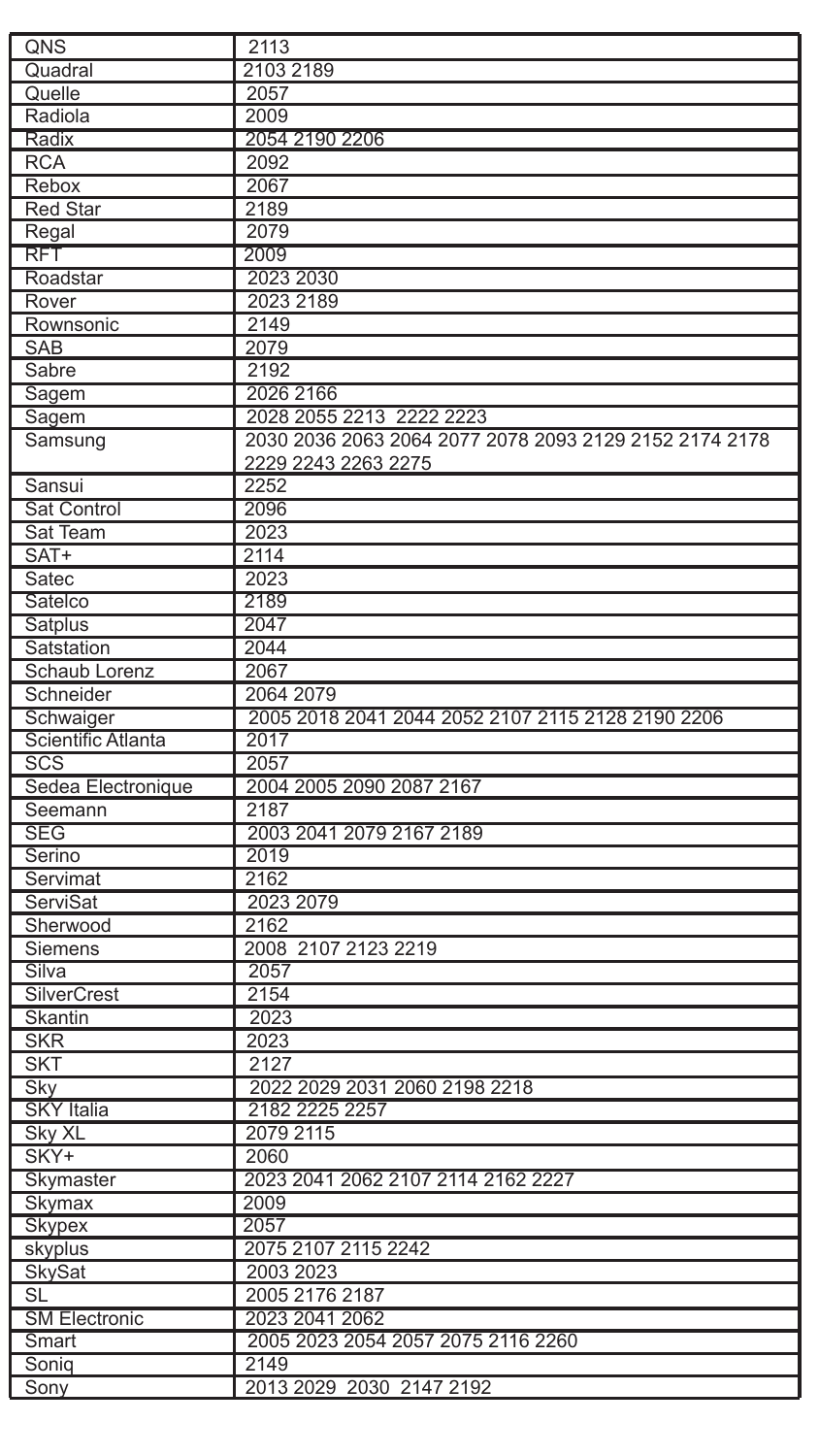| <b>SR</b>                    | 2005                                                   |
|------------------------------|--------------------------------------------------------|
| <b>Star Sat</b>              | 2005                                                   |
| StarHub                      | 2011 2264                                              |
| Starland                     | 2023                                                   |
| Stream                       | 2182                                                   |
| Strong                       | 2004 2028 2030 2032 2056 2091 2096 2112 2114 2119 2133 |
|                              | 2167 2189 2215 2237                                    |
| Sumida                       | 2187                                                   |
| Sunny                        | 2096                                                   |
| Sunny Sound                  | 2189                                                   |
| Sunsat                       | 2023                                                   |
| Sunstar                      | 2005 2020 2187 2189                                    |
| Supermax                     | 2090                                                   |
| Systec                       | 2005 2107                                              |
| S-ZWO                        | 2065                                                   |
| <b>Tantec</b>                | 2192                                                   |
| <b>Tarbs</b>                 | 2072                                                   |
| Targa                        | 2247                                                   |
| <b>Tata Sky</b>              | 2274                                                   |
| Tatung                       | 2192                                                   |
| <b>TBoston</b>               | 2128 2172                                              |
| Teac                         | 2073 2072 2102 2266                                    |
| <b>Tecatel</b>               | 2062                                                   |
| <b>TechniSat</b>             | 2003 2009 2013 2046 2047 2102 2106 2188 2192 2197 2202 |
| Technomate                   | 2090 2161                                              |
| <b>Technosat</b>             | 2064                                                   |
| Technosonic                  | 2176                                                   |
| Technotrend                  | 2123                                                   |
| <b>Technowelt</b>            | 2005                                                   |
| Techsan                      | 2036                                                   |
| Techwood                     | 2003 2091 2167                                         |
| Teco                         | 2187                                                   |
| tekComm                      | 2036                                                   |
| <b>Tele Danmark</b>          | 2195                                                   |
| <b>Tele System</b>           | 2079 2114 2162 2246                                    |
| <b>TeleSystem Electronic</b> | 2162                                                   |
| Tele+1                       | 2016                                                   |
| Teleciel                     | 2038                                                   |
| <b>TeleClub</b>              | 2112                                                   |
| Telecom                      | 2023                                                   |
| <b>Telefonica</b>            | 2119                                                   |
| Teleka                       | 2187 2188 2201                                         |
| <b>Telenet</b>               | 2119                                                   |
| Telepiu                      | 2016                                                   |
| Telestar                     | 2003 2009 2013 2046 2047 2079 2106 2107 2167           |
| <b>Teletech</b>              | 2003                                                   |
| <b>Televes</b>               | 2005 2067 2096 2107 2114 2192 2235                     |
| <b>Telewire</b>              | 2075                                                   |
| Telsey                       | 2169                                                   |
| Tevebox                      | 2180                                                   |
| Tevel                        | 2043                                                   |
| <b>Tevion</b>                | 2023 2107 2114 2149 2165 2176                          |
| Thomson                      | 2013 2022 2023 2028 2029 2030 2039 2051 2060 2092 2140 |
|                              | 2143 2192 2215 2220 2252                               |
| Thorn                        | 2192                                                   |
| Tiny                         | 2176                                                   |
| <b>Tioko</b>                 | 2005 2187 2190                                         |
| Tokai                        | 2009                                                   |
|                              |                                                        |